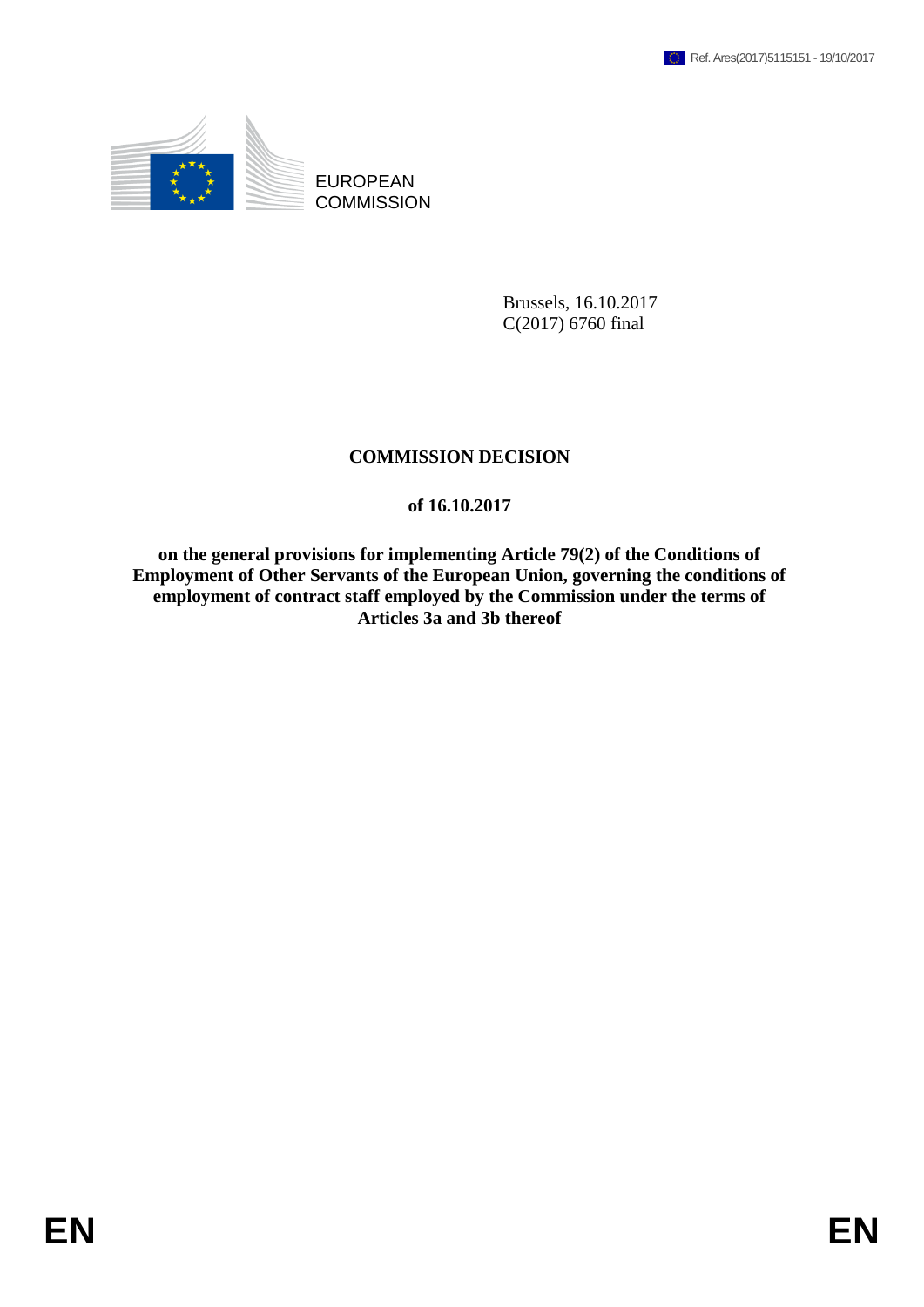### **COMMISSION DECISION**

### **of 16.10.2017**

### **on the general provisions for implementing Article 79(2) of the Conditions of Employment of Other Servants of the European Union, governing the conditions of employment of contract staff employed by the Commission under the terms of Articles 3a and 3b thereof**

### THE EUROPEAN COMMISSION,

Having regard to the Treaty on the Functioning of the European Union,

Having regard to the Staff Regulations of Officials of the European Union ('Staff Regulations') and the Conditions of Employment of Other Servants of the European Union ('CEOS'), laid down by Council Regulation (EEC, Euratom, ECSC) No  $259/68^1$ , and in particular, Title IV of the CEOS,

After consulting the Central Staff Committee,

After consulting the Staff Regulations Committee,

Whereas:

- (1) The number of contract staff employed by the Commission has considerably increased since this category of staff was created in 2004. Contract staff accounted for around 20 % of Commission staff in 2015 and they fulfil an essential role in many of the Commission's activities and processes.
- (2) This high number of contract staff requires that they be better integrated within the Commission by providing them with more prospects for development as part of the talent management policy. This has implications for the whole process of managing this category of staff: from their selection to their appraisal, but also for their career, advancement and reclassification. These developments include the possibility of changing their grade and function group, while making mobility easier between and within departments. The possibilities for recruitment through internal competitions created by the Staff Regulations in 2014 must also become tools for extending the careers of the most deserving members of the contract staff.
- (3) The provisions governing the conditions of employment of contract staff have been adapted several times since 2004 and are currently governed by Commission Decision C(2011) 1264 of 2 March 2011, as amended. It is necessary to revise these provisions in order to adapt them to the new needs and recent developments, particularly in the selection procedure and statutory framework, following the changes resulting from the revision of the Staff Regulations and the CEOS that have been in force since 1 January 2014.

 $\mathbf{1}$ 

<sup>1</sup> OJ L 56, 4.3.1968, p. 1, as amended by Regulation (EU, Euratom) No 1023/2013 of the European Parliament and of the Council of 22 October 2013 (OJ L 287/15 of 29.10.2013).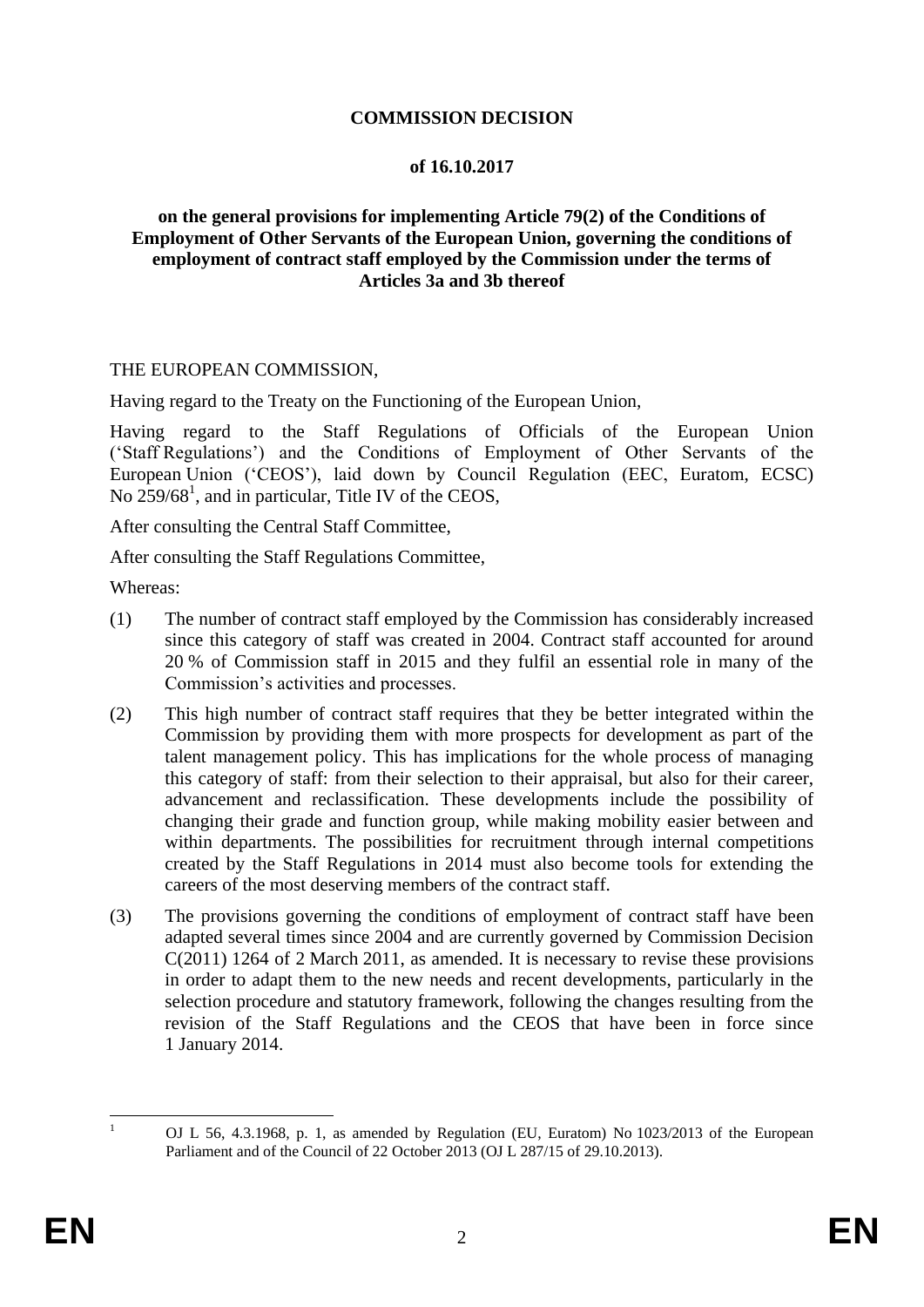- (4) Revision of the provisions governing the conditions of employment of contract staff is entirely consistent with the Commission's talent management policy. The objective of this revision is, in particular, to optimise the recruitment process through, for example, permanent calls for expression of interest and the internal publication of vacant posts for contract staff under Article 3a. It also aims to make it possible for the most deserving members of the contract staff to benefit from mobility and provide them with additional career opportunities, for example by organising internal competitions or an exercise enabling contract staff under Article 3a to move into the next function group.
- (5) In order to make mobility easier, it is important to strengthen the link between contract staff employed by the Commission and those employed by executive agencies by using common guidelines for the selection and management of contract staff.
- (6) For the same reason, it is also important to align the employment conditions of contract staff under Article 3a and Article 3b of the CEOS more closely, in particular for grading upon entry and the annual appraisal.
- (7) Given the special position and key role of Article 3a contract staff employed in EU delegations, allowing such staff to fill certain posts within the delegations that involve leading and managing a team of contract and local staff could offer them additional prospects for advancement.
- (8) More generally, the rules and provisions applicable to contract staff should be simplified and should provide greater flexibility in the employment conditions of this staff category, be it in the selection procedure, classification in the function group and grade or the duration and renewal of contracts.
- (9) For reasons of clarity and legal certainty, Commission Decision C(2011) 1264 of 2 March 2011 should be replaced by this Decision.

# HAS ADOPTED THESE GENERAL IMPLEMENTING PROVISIONS:

### **TITLE I — General provisions**

### *Article 1 – Scope and terminology*

This Decision shall apply to the conditions of employment of contract staff covered by Article 3a of the CEOS ('CA 3a') and contract staff covered by Article 3b of the CEOS ('CA 3b') engaged by the European Commission:

- in its departments, in particular administrative offices, representations and EU delegations;
- in the European Personnel Selection Office (EPSO);
- in the Publications Office of the European Union (OP);
- in the European Anti-Fraud Office (OLAF).

For the purposes of this Decision, the European Anti-Fraud Office (OLAF), the Publications Office of the European Union (OP) and the European Personnel Selection Office (EPSO) shall be treated in the same way as the Commission departments.

The terms 'CA 3a' and 'CA 3b' are used to refer exclusively to these categories, while the term 'contract staff' refers to both types of contract staff.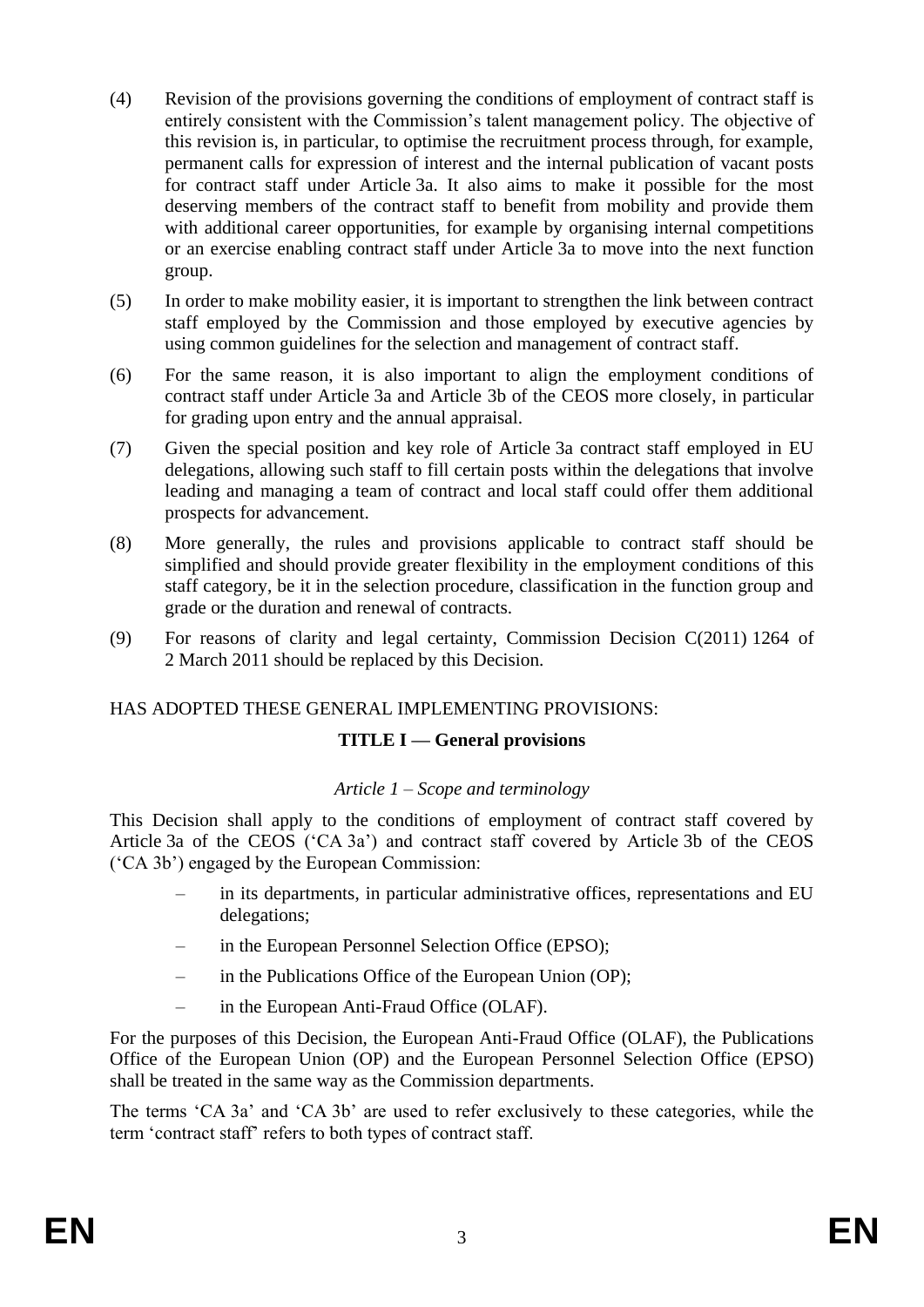### **TITLE II – Conditions of engagement**

### *Article 2 – Selection*

- (1) Engagement as a 'CA 3a' or 'CA 3b' shall be conditional upon passing the selection procedure set out in Annex I.
- (2) By way of derogation from paragraph 1, in exceptional cases, where justified in the interests of the service, the Authority Empowered to Conclude Contracts of Employment ('AECE') may recruit as a CA 3a or CA 3b a candidate who has passed a recruitment competition for officials considered to be appropriate to the duties to be performed. The AECE shall inform the Joint Committee annually of the use made of this provision.
- (3) By way of derogation from paragraph 1, the Director-General of the Directorate-General for Human Resources ('DG HR') may authorise the engagement as a CA 3a or CA 3b of an official who has been granted leave on personal grounds under Article 40(2)(ii) of the Staff Regulations.

### *Article 3 – Function groups*

The AECE shall determine the function group in which the member of the contract staff is engaged on the basis of Article 80(2) of the CEOS.

The recruiting department shall draw up a job description to this end.

### *Article 4 – Minimum conditions and qualifications for engagement*

- (1) Engagement as a member of the contract staff shall be conditional upon fulfilling the minimum conditions and qualifications set out in Article 82(2) and (3) of the CEOS.
- (2) Under Article 82(2) of the CEOS, only diplomas that have been awarded in EU Member States or that are the subject of equivalence certificates issued by the authorities in the said Member States shall be taken into consideration. In the latter case, the AECE reserves the right to request proof of such equivalence.

### *Article 5 – Classification in the function group*

(1) In accordance with Article 86(1) and Article 89(1) of the CEOS, the AECE shall classify contract staff in their function group taking into consideration their qualifications and professional experience at the time of entry into service.

For the purposes of this classification, the qualifications and professional experience taken into account shall be those acquired between the date on which contract staff met the minimum requirements for recruitment, as set out in Article 82(2) of the CEOS, and their entry into service. In the case of qualifications equivalent to those giving access to the function group, the AECE shall establish a reference date from which experience shall be taken into account.

- (2) Without prejudice to Articles 9, 10 and 11, contract staff engaged in Function Group I shall be classified in grade 1.
- (3) Without prejudice to Articles 9, 10 and 11, contract staff engaged in Function Groups II, III and IV shall be graded within their function group according to the following rules: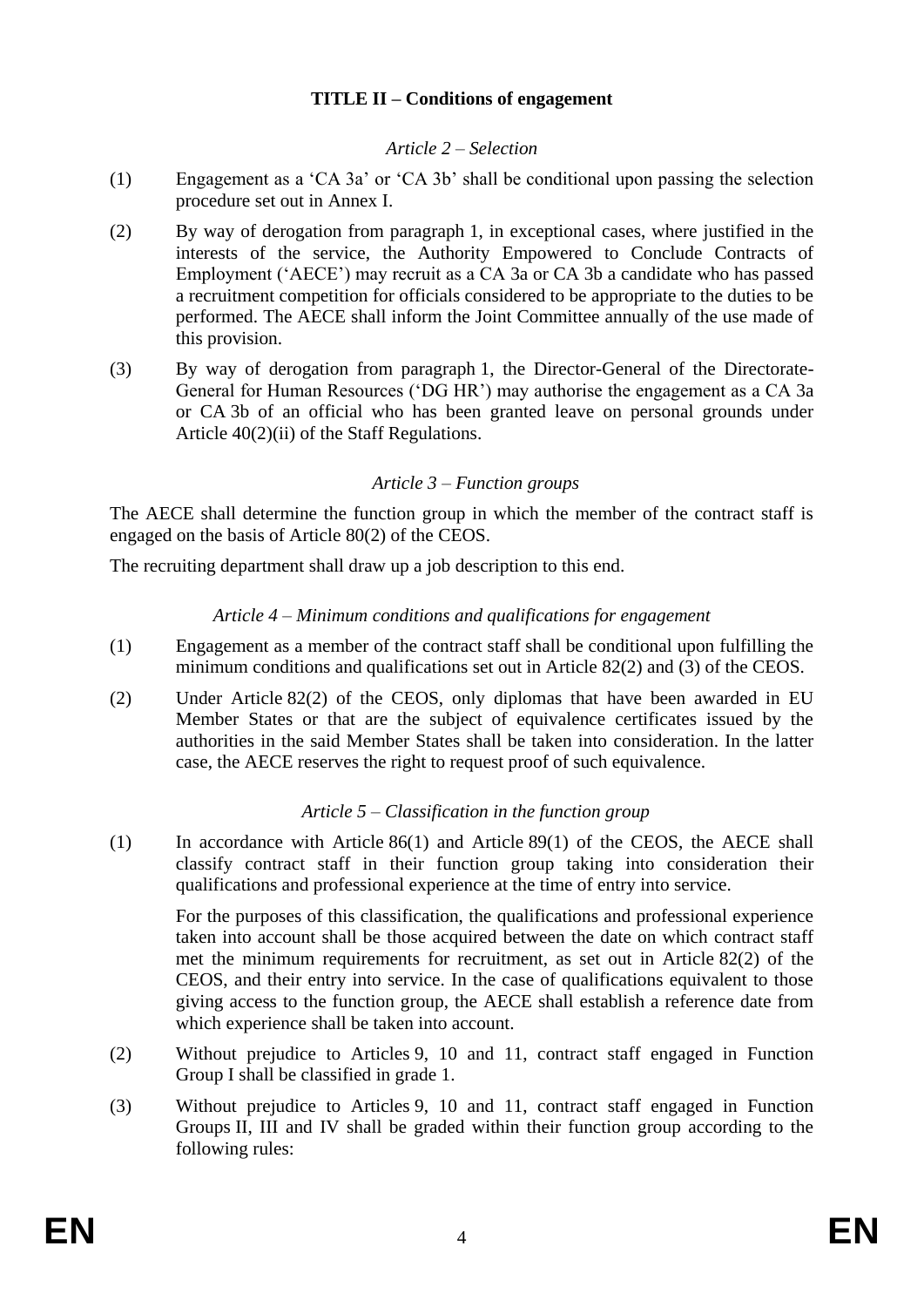### (a) in function group II:

| Qualifications and professional experience | Grade |
|--------------------------------------------|-------|
| less than 5 years                          |       |
| 5 years or more                            |       |

## (b) in function group III:

| Qualifications and professional experience | Grade |
|--------------------------------------------|-------|
| less than 5 years                          |       |
| between 5 years and 15 years               |       |
| 15 years or more                           |       |

# (c) in function group IV:

| Qualifications and professional experience | Grade |
|--------------------------------------------|-------|
| less than 5 years                          |       |
| between 5 years and 17 years               | 14    |
| 17 years or more                           | 16    |

- (4) By way of derogation from paragraph 3, the AECE may, at the request of a department, classify a member of the contract staff recruited in Function Groups II, III or IV in a grade within the function group that is higher than those in the tables in paragraph 3(a), (b) and (c). CA 3a grading shall be carried out within the range set in Article 86 of the CEOS. The department shall justify its request to the AECE on the basis, in particular, of the professional experience and qualifications required, the tasks and level of responsibility involved or labour market conditions for the profile in question.
- (5) Without prejudice to Articles 9, 10 and 11, for the implementation of paragraph 3, the qualifications and professional experience to be taken into account for the purposes of grading contract staff in their function groups are set out in Annex II.
- (6) Grading shall be determined on the date of entry into service.

For CA 3a staff, without prejudice to Article 87(3) of the CEOS, the grading shall not be revised in the course of the contract, including any renewals thereof.

For CA 3b staff classified in the first grade of their function group at the time of recruitment, grading shall be reviewed upon renewal of their contract once they have been employed for at least three years. To this end, paragraphs 1, 3 and 5 shall apply *mutatis mutandis* to the period up to the contract renewal.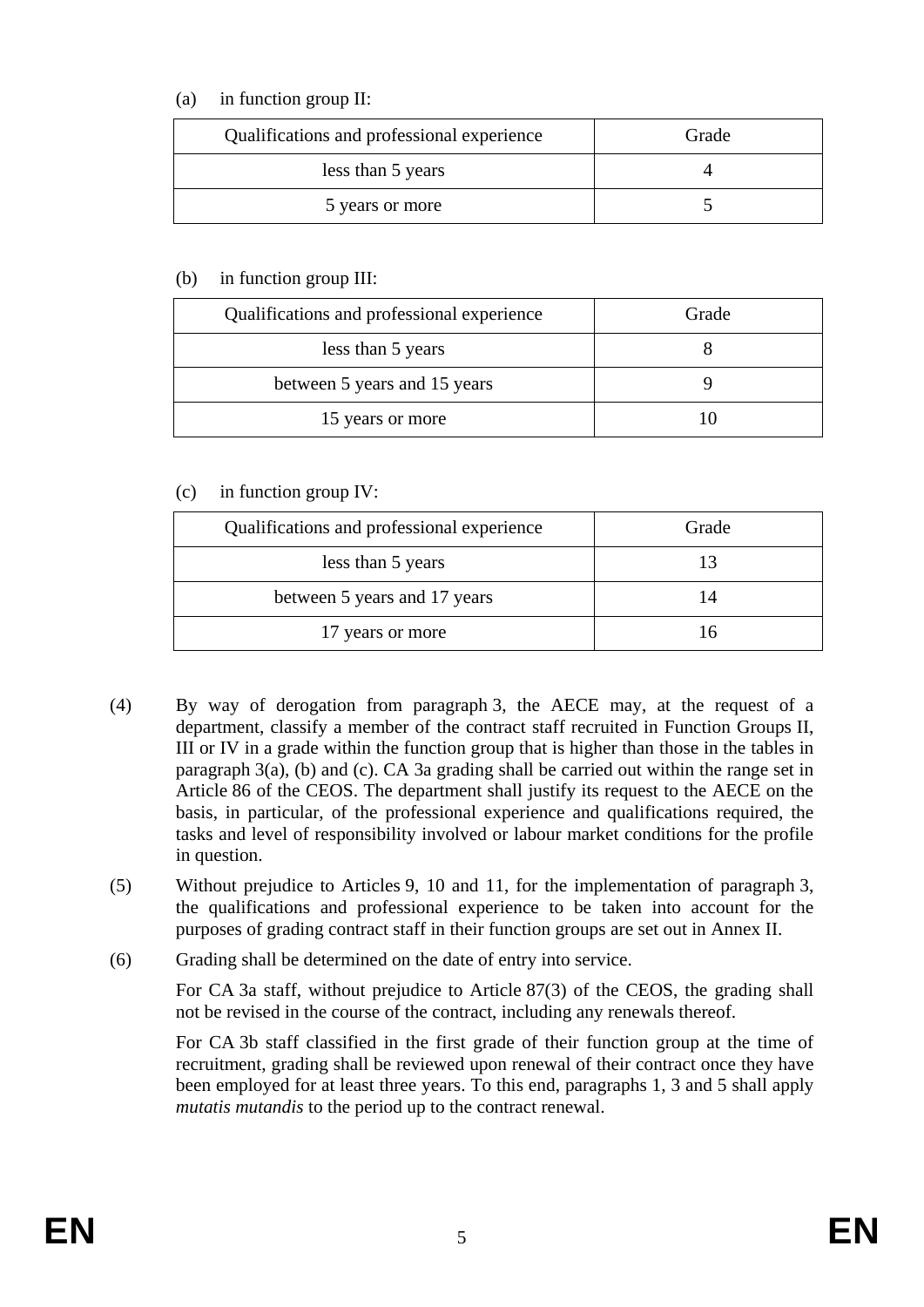### *Article 6 – Classification in the grade*

- (1) In accordance with Article 86(1), second subparagraph, and Article 89(1) of the CEOS, and without prejudice to Articles 9 and 10, contract staff shall be classified in the first step of their grade.
- (2) However, in accordance with Article 86(1), second subparagraph, of the CEOS, the AECE shall grant 24 months' additional seniority in the step to a CA 3a recruited at grade 1 in function group I to take account of professional experience of three years or more.

Professional experience shall be taken into account in line with the rules in Article  $5(1)$  and  $(5)$ .

### *Article 7 – Duration of CA 3a contracts*

- (1) In application of Article 85 of the CEOS, subject to passing the selection procedure set out in Article 2 and without prejudice to Article 2(3):
	- CA 3a staff shall be engaged for an initial period of at least one year and at most two years or, in the case of the Commission's delegations and representations, for an initial duration of at least two years and at most three years;
	- if the contract is renewed, the duration of the contract shall be not less than one year;
	- if the contract is renewed again, the contract shall be concluded for an indefinite period.
- (2) By way of derogation from paragraph 1, first and second indents, the recruiting department may ask the AECE for other contract durations, in particular a minimum duration of six months to cover maternity or sick leave.
- (3) In the event of interruption, the contract may not be renewed.

### *Article 8 – Duration of CA 3b contracts*

- (1) In application of Article 88 of the CEOS, subject to passing the selection procedure in Article 2 and without prejudice to Commission decisions on the maximum duration for the recourse to non-permanent staff in its services, and to Article 2(3):
	- the standard duration of an initial CA 3b contract shall be between at least one year and at most three years;
	- if the contract is renewed, the standard duration of the renewal shall be at least one year according to the needs of the service.
- (2) By way of derogation from paragraph 1, the recruiting department may ask the AECE for other contract durations, although the initial contract may not exceed three years, in particular a minimum duration of six months to cover maternity or sick leave.
- (3) In the event of interruption, the contract may not be renewed.
- (4) In any case, the total duration of engagement of a CA 3b may not exceed six years, including all tasks rendered in all function groups as a CA 3b.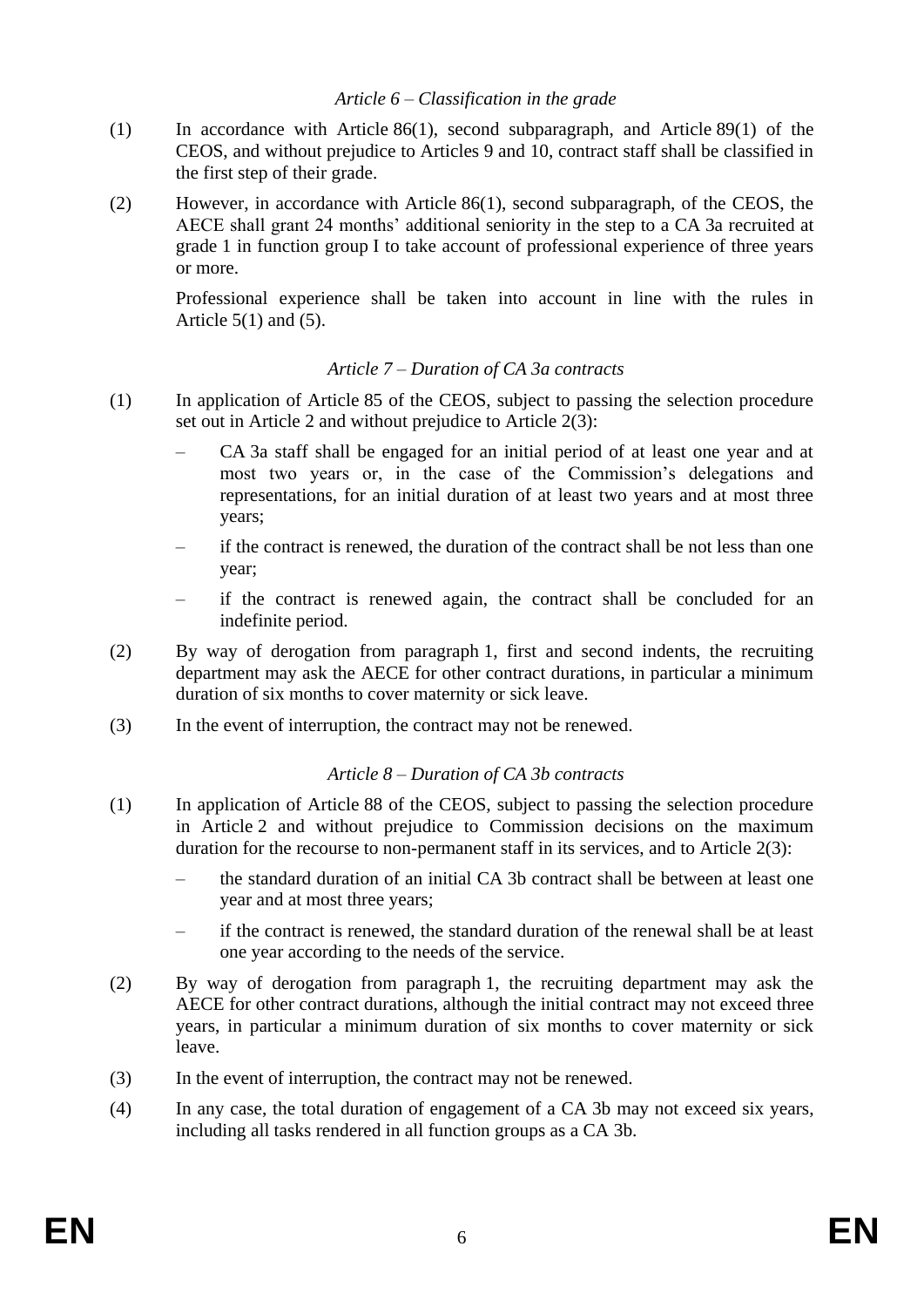### Article 9 *– Change of assignment*

- (1) If a CA 3a changes assignment in the Commission, the AECE shall amend the ongoing contract.
- (2) If a CA 3b changes assignment in the Commission, the AECE shall amend the ongoing contract.

#### *Article 10 – Successive contracts*

- (1) The engagement by the Commission of a CA 3a or CA 3b immediately after a CA 3a or CA 3b contract with the Commission or another institution within the meaning of Article 1a of the Staff Regulations shall require a new contract.
- (2) The rules applicable to the different situations referred to in paragraph 1 are set out in Annex III.

### *Article 11 – Probationary period*

(1) Without prejudice to Articles 9 and 10, contract staff shall serve a probationary period in accordance with Article 84 of the CEOS.

Where an initial six-month contract is being renewed, the first six months worked during the initial contract shall be included in the total probationary period.

- (2) The general implementing provisions of Article 87(1) of the CEOS, as regards determining the reporting officer and appeal assessor, shall apply *mutatis mutandis* to the designation of the reporting officer and the countersigning officer for the probation report. These competences shall be exercised by the persons in the corresponding posts at the time the probation report is drawn up.
- (3) The procedure for the probationary period is as follows:
	- (a) No less than two months before the end of the probationary period, the reporting officer shall ask the member of the contract staff to draw up a selfassessment. The staff member shall have eight working days in which to do so. If the staff member does not finalise his or her self-assessment within the above time limit, the reporting officer may decide to hold the dialogue referred to at (b) in the absence of a self-assessment.
	- (b) At the latest five working days after the self-assessment, the reporting officer and the member of the contract staff shall engage in a formal dialogue. The dialogue shall cover the ability of the member of the contract staff to perform his or her duties and his or her efficiency and conduct in the service.
	- (c) No later than ten working days after the formal dialogue, the reporting officer shall draw up the probation report and send it to the countersigning officer. The report shall indicate whether the work of the staff member has proved adequate to justify retention in his or her post, whether it is recommended that he or she be dismissed, or whether, by way of exception, it is recommended that the probationary period be extended in accordance with Article 84(1) of the CEOS.
	- (d) The countersigning officer shall have five working days in which to comment and to countersign the report, which is sent to the staff member.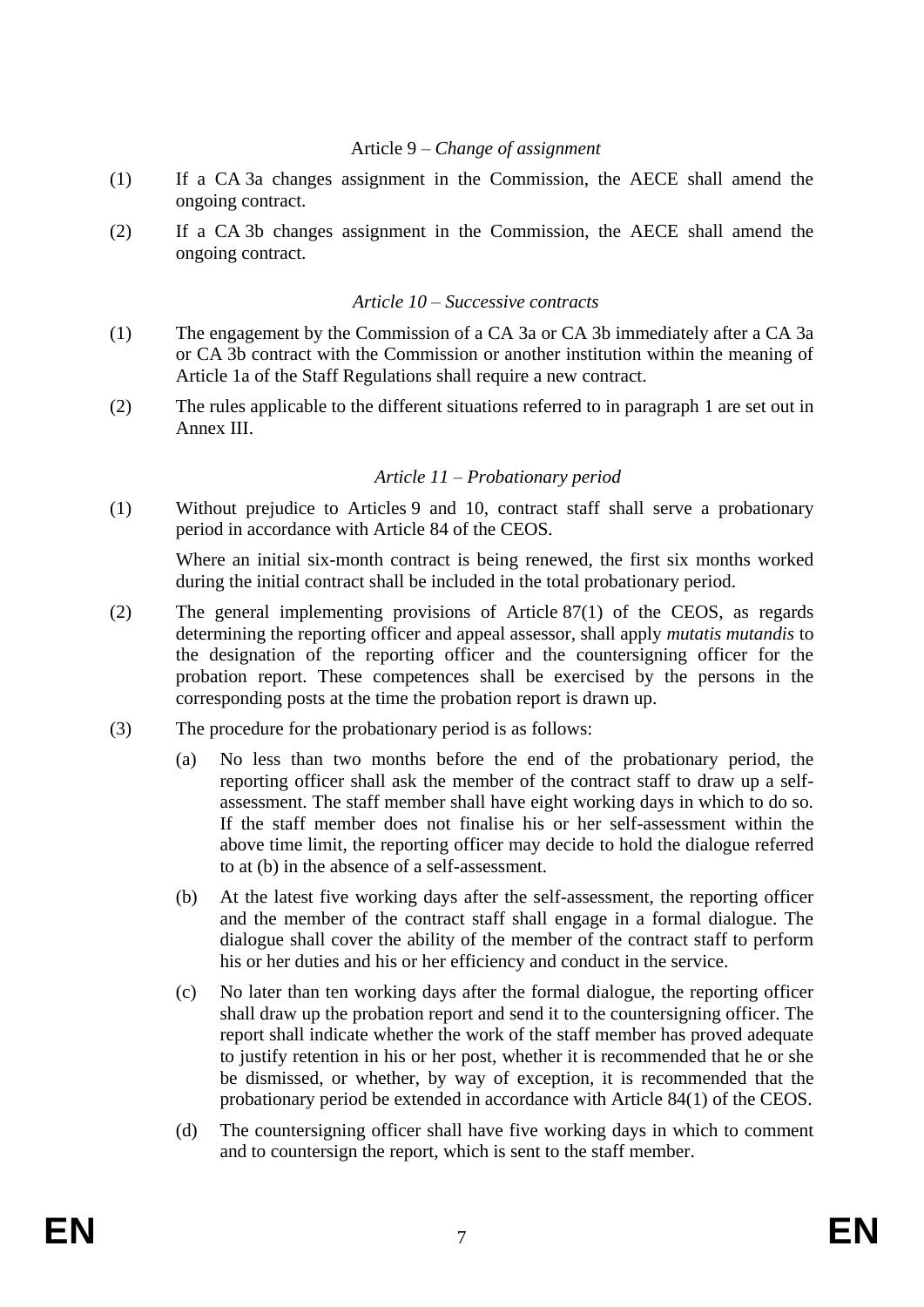- (e) The member of the contract staff then has eight working days in which to make known any comments. Once this period has elapsed, the probation report shall be closed.
- (f) Where the probation report recommends dismissal or, by way of exception, extension of the probationary period in accordance with Article 84(1) of the CEOS, the report and the comments shall immediately be transmitted to the AECE by the staff member's direct superior.

Except for CA 3b staff, the AECE shall obtain the opinion of the Joint Reports Committee provided for in Article 34 of the Staff Regulations before deciding on the action to be taken with regard to the probationary period.

(4) If the outcome of the probationary period in a new function group immediately following a previous contract in a lower function group is unsatisfactory, the AECE shall endeavour to identify vacant posts within the institution corresponding to the previous function group. If such vacant posts are identified, the AECE may reemploy the staff member in his or her previous function group. The new contract shall be concluded in the grade, step and seniority that the staff member previously had in that function group.

## **TITLE III – Conditions of employment and career development**

## *Article 12 – Annual appraisal and reclassification in the next grade*

(1) In application of Article 87(1) of the CEOS, the ability, efficiency and conduct in the service of each CA 3a engaged for a period of a year or more shall be subject to an annual appraisal report covering all the professional activities of the CA 3a for the period from 1 January to 31 December of the previous year.

The procedure for this annual appraisal exercise is set out in the Commission Decision on general provisions for implementing Article 87(1) of the CEOS.

- (2) In accordance with Article 87(3) of the CEOS, the Commission shall organise every year a reclassification exercise for CA 3a in accordance with the procedure set out in the Commission Decision on general provisions for implementing Article 87(3) of the CEOS.
- (3) Starting from the third year of engagement as a CA 3b, including after contract renewal, paragraph 1 shall apply *mutatis mutandis* to CA 3b staff for the reference period from 1 January to 31 December of the previous year.

### *Article 13 – Changing function group*

- (1) In application of Article 87(4) of the CEOS, a CA 3a shall advance to a higher function group by taking part in a general selection procedure.
- (2) The AECE may also, by way of exception, organise an exercise enabling the CA 3a to advance to the next function group by taking part in a general selection procedure organised by the AECE in accordance with the procedure that it shall set out in advance, within the framework set by this Article.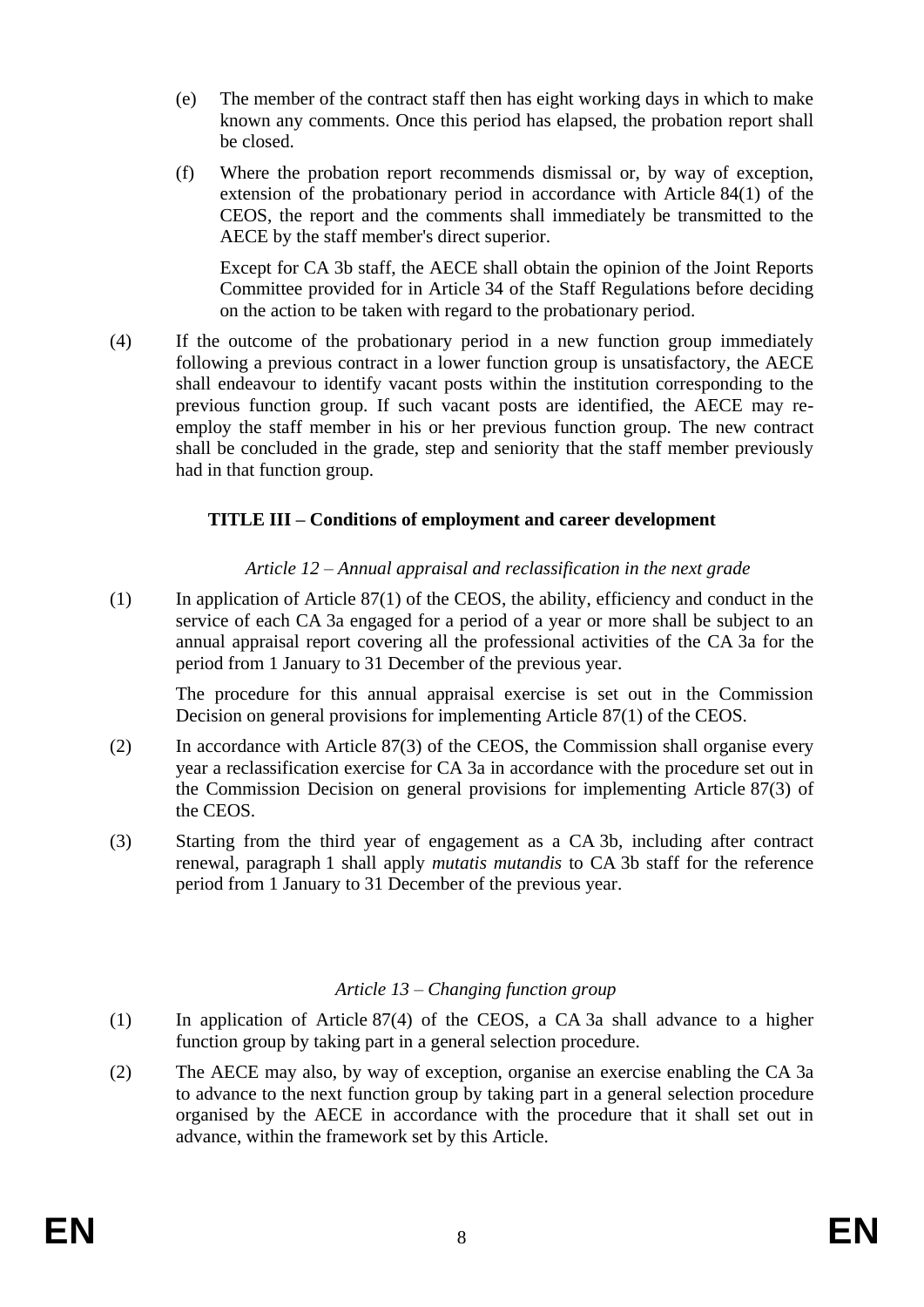- (3) When deciding whether to organise such an exercise and determining the function groups covered by the exercise, the AECE shall take into account in particular the existing staff at the Commission for each of the function groups, the commitment forecasts and the available funds.
- (4) When it decides to organise such an exercise, the AECE shall set the specific eligibility criteria for the exercise by means of an administrative notice. When setting the criteria, the AECE shall exclude from participation in the exercise CA 3a staff who:
	- have served as CA 3a staff at the Commission for less than three years;
	- have not been reclassified in the next grade in the same function group, in accordance with Article 87(3) of the CEOS.

Furthermore, CA 3a staff should have the qualifications required for advancing to the function group for which they are applying as part of the exercise.

(5) Where a CA 3a is engaged in the next function group at the close of the exercise provided for in this Article, the AECE shall conclude a new contract and shall apply the provisions of Article 5(2), (3) and (4)(a) of Annex III.

### *Article 14 – Mobility within the Commission and between the Commission and the executive agencies*

(1) In order to facilitate the mobility of contract staff within the Commission departments and between these departments and the executive agencies and make the best possible use of the skills available, departments may organise a selection procedure similar to the general selection procedure provided for in Article 2(6) of Annex I reserved for CA 3a already employed by the Commission and the executive agencies.

To this end, vacant CA 3a posts may be published internally at the Commission and the executive agencies. Where they have the qualifications, skills and experience required to perform the tasks set out in the vacancy notice, CA 3a staff in Commission departments and executive agencies who belong to the same function group as the one published in the vacancy notice and who have served for at least three years as CA 3a staff within the Commission or an executive agency may apply directly to the departments concerned. The post shall also be open to CA 3a staff who belong to the function group below the one published in the vacancy notice who have passed a general selection procedure under the exercise referred to in Article 13.

(2) The same procedure for publication and selection as the one provided for in paragraph 1 may be followed for certain posts open to Function Groups III and IV in EU delegations, which involve, in particular, leading and managing a team of contract or local staff. Candidates must have served as CA 3a staff for at least four years within the Commission and fit the profile required to fill the vacant post.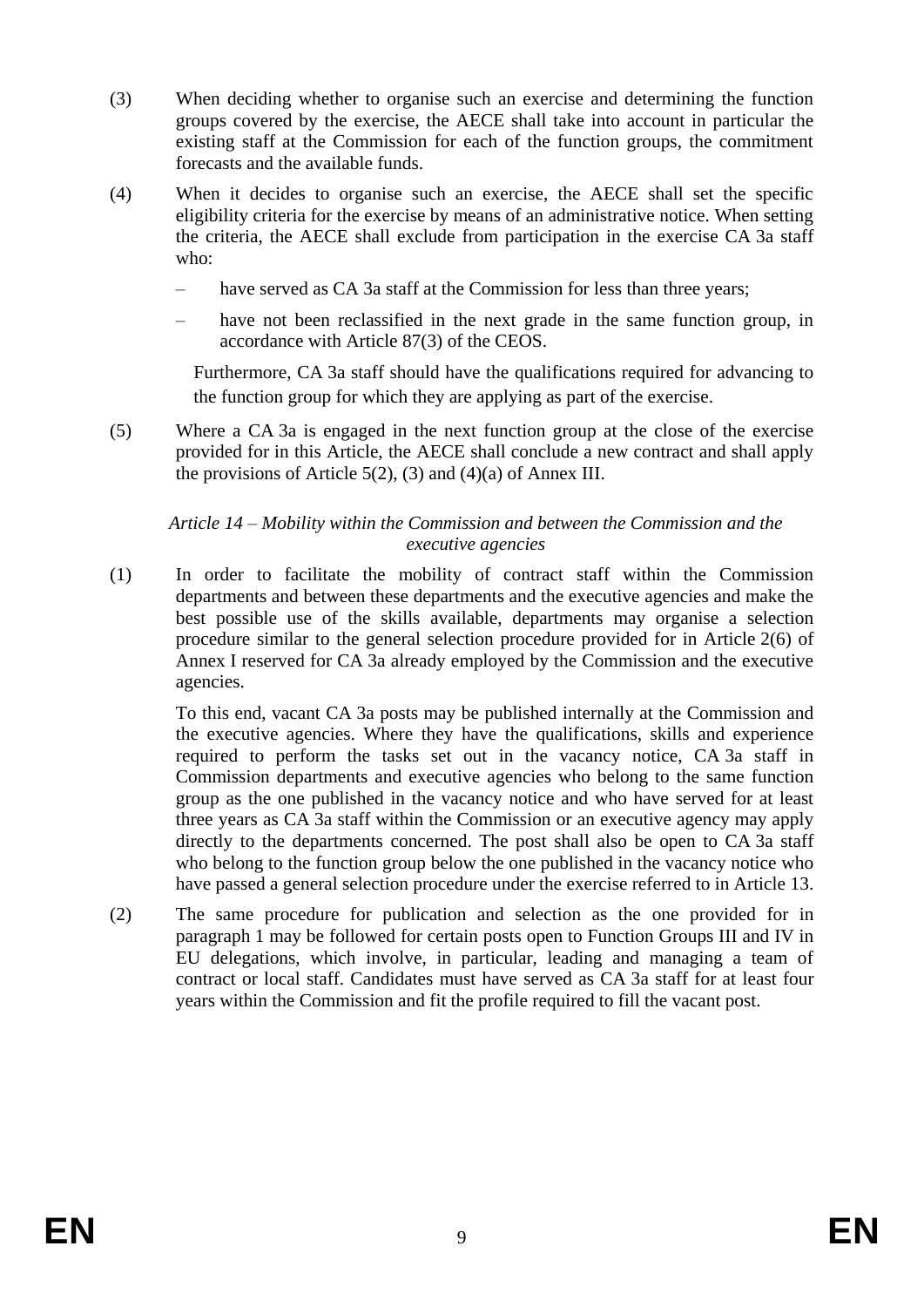- (3) If the department deems it advisable, the published post referred to in paragraph 1 may be opened to CA 3b staff. In order to be able to apply, CA 3b staff must belong to the same function group as the one published in the vacancy notice, have served as CA 3b staff for at least three years within the Commission and have the qualifications, skills and experience required to carry out the tasks set out in the vacancy notice. If the selection procedure for CA 3a staff as referred to in paragraph 1 is unsuccessful, applications from CA 3b staff may be examined by the department concerned before resorting to the selection procedure referred to in Article 2(2) of Annex I.
- (4) For the engagement of CA 3a staff selected in accordance with the procedure in paragraphs 1 and 2, the AECE shall amend the contract, except in the case of (i) a change of institution, in which case the AECE shall conclude a new contract and apply the provisions in Article 1 of Annex III, and (ii) engagement in the next function group under the exercise referred to in Article 13, in which case Article 13(5) shall apply.
- (5) For the engagement of CA 3b staff selected in accordance with the procedure in paragraph 3, the AECE shall conclude a CA 3a contract and apply Article 3 of Annex III.
- (6) This Article shall apply without prejudice to the mobility of CA 3a staff organised pursuant to Articles 2 and 3 of Annex X to the Staff Regulations.

## *Article 15 – Participating in an internal competition for officials*

Contract staff who meet the conditions set out in Article 82(7) of the CEOS may take part in the internal competitions organised by the Appointing Authority within the limits set in that Article.

## **TITLE IV – End of contract**

## *Article 16 – Notice of end of contract*

(1) The period of notice shall be set in accordance with Article 47 of the CEOS.

Fixed-term contracts that are not renewed shall end on their termination date without notice being served.

- (2) Contract staff wishing to resign must formalise their request by writing to the AECE at the latest on the day before the first day of the notice period, clearly stating that they wish to leave the service. Contract staff shall inform their line manager and their department's human resources unit beforehand.
- (3) If the member of the contract staff, the department to which he or she is assigned and the AECE are in agreement, the period of notice may be shorter than that provided for in paragraph 1.
- (4) Paragraphs 1 to 3 shall apply by analogy to the probationary period provided for in Article 84 of the CEOS in accordance with the procedure set out in Article 11.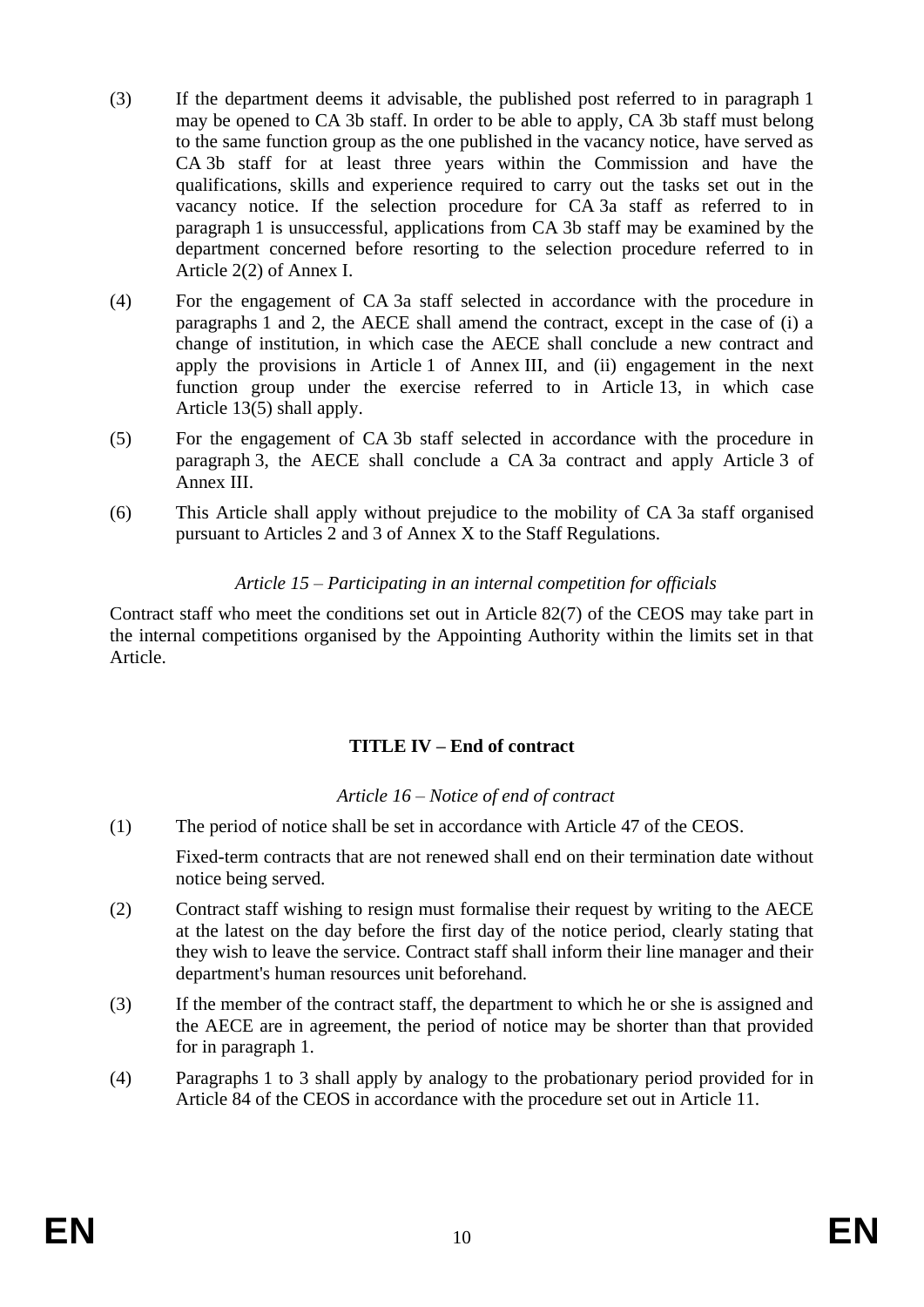### **TITLE V - Transitional and final provisions**

### *Article 17 – Private-law contracts*

- (1) The Commission shall not conclude any new contracts of employment or extensions of contracts governed by the national law of a Member State of the European Union. Traineeships within the meaning of Commission Decision of 2 March 2005 'Rules governing the official traineeships scheme of the European Commission' and the Decision of the Director-General of the JRC of 16 March 2007 'Rules governing the traineeship scheme of the Joint Research Centre' shall not be considered to be an employment contract within the meaning of this Article.
- (2) By way of derogation from the previous paragraph:
	- (a) the Directorate-General for Humanitarian Aid (ECHO) may continue, for the management of Commission humanitarian aid in non-member countries, to have recourse to individual experts employed under the labour laws of an EU Member State. These individual experts shall be employed in a non-member country without prejudice to their own training needs or administrative obligations, which should be fulfilled at the central office, or to missions to be carried out as part of humanitarian aid management in other non-member countries. They may, by way of exception and depending on circumstances related to the management of emergency assistance affecting one or more EU Member States, be deployed within the European Union for a period which may not in any case exceed one month (calculated over a six-month period).
	- (b) as regards staff of the Joint Research Centre Directorate-General, specific provisions, including appropriate selection procedures, shall be introduced in order to organise, within the limits of the available budget, the gradual conversion into contracts under the CEOS of contracts which may be concluded under the labour laws of a Member State of the European Union, in order to meet the needs of the JRC with the aim of fulfilling obligations in the field of cooperation, training and scientific education.

## *Article 18 – Transitional provisions*

- (1) Persons who applied as part of the call for expressions of interest published pursuant to Commission Decisions C(2013) 4459 of 25 July 2013 and SEC(2014) 543 of 15 October 2014 may be recruited as CA 3b staff on the basis of this Decision and in accordance with Article 2(6) of Annex I as long as no selection procedure has been organised pursuant to Article 2(2)(c) of Annex I. The exception referred to in the first paragraph of Article 3 of Annex I concerning the composition of the selection board shall also apply.
- (2) A selection procedure shall be deemed to have been organised when selection tests, as provided for in Article  $2(2)(c)$  of Annex I have been put in place, which will allow for a reasonable delay between requesting the tests and issuing the results. The date on which the selection tests are deemed to have been organised within the meaning of this paragraph shall be appropriately communicated by DG HR.
- (3) CA 3b staff recruited pursuant to Commission Decisions C(2013) 4459 of 25 July 2013 and PV(2014) 2101 of 30 October 2014 must pass the selection tests provided for in Article  $2(2)(c)$  of Annex I prior to their contract being renewed beyond four years of engagement. They shall be given the opportunity to take these